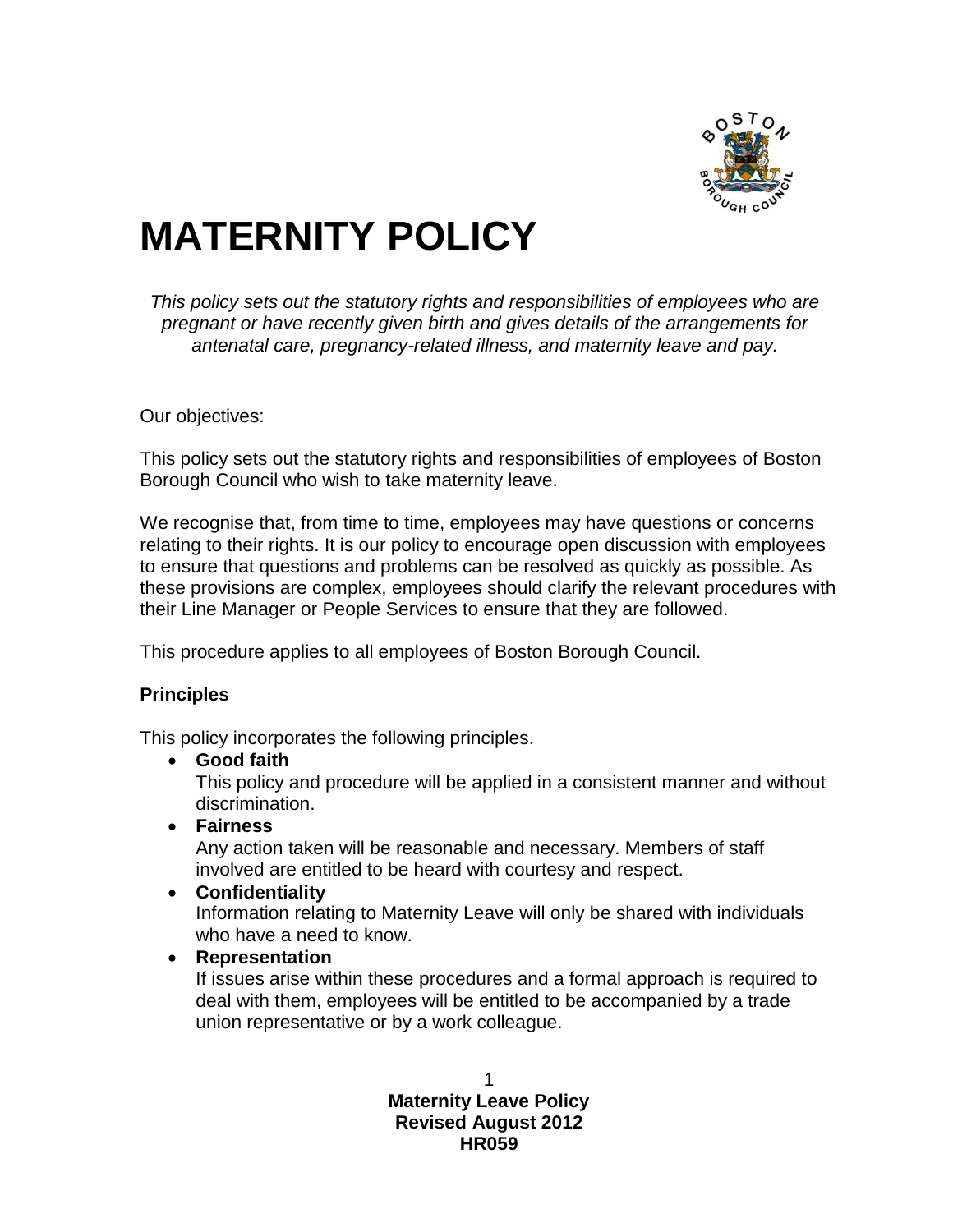# **Version History**

| <b>Version</b>    | <b>Author</b>          | <b>Reason For Issue</b> |
|-------------------|------------------------|-------------------------|
| 2004              | <b>People Services</b> | Review of 1998 policy   |
| June 2005         | <b>People Services</b> | Review of 2004 policy   |
| <b>April 2007</b> | <b>People Services</b> | Review of 2005 policy   |
| August 2012       | <b>People Services</b> | Review of 2007 policy   |

# **Document Distribution**

| <b>Name</b> | <b>Role</b>                                |
|-------------|--------------------------------------------|
| <b>JCC</b>  | For consideration of amendments for policy |
| <b>CMT</b>  | For approval of amendments to policy       |
| <b>SMT</b>  | For implementation.                        |
| All staff   | Revised scheme/ staff benefit.             |

# **Document References**

| <b>Reference</b> | <b>Document Title</b>                                       |
|------------------|-------------------------------------------------------------|
| Appendix A       | Notification of intention to take maternity leave           |
| Appendix B       | Vary start date of maternity leave                          |
| Appendix C       | Absence for pregnancy related illness within 4 weeks of EWC |
| Appendix D       | Notification of early birth                                 |
| Appendix E       | Notification of early return date                           |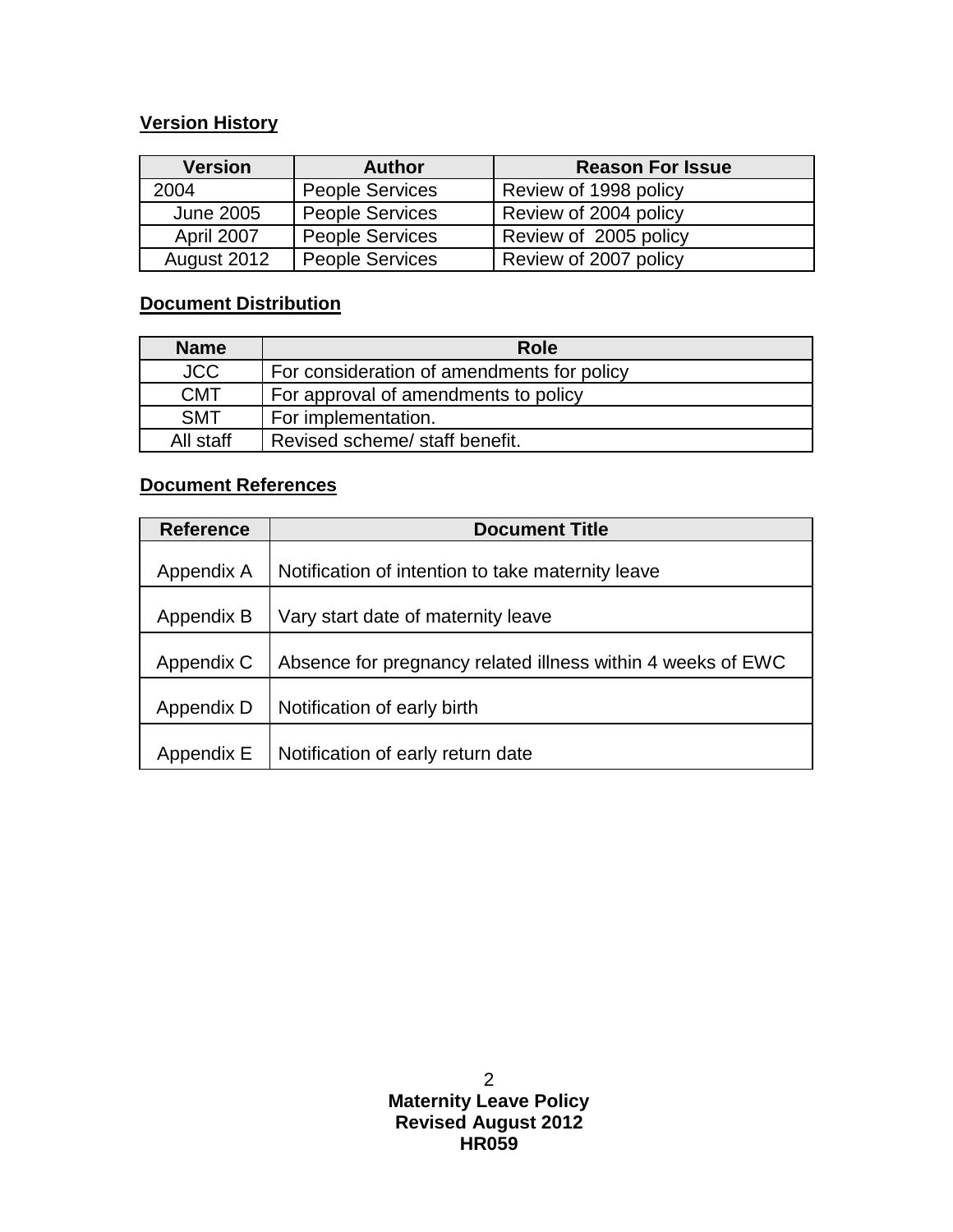# **TABLE OF CONTENTS**

| Introduction                                                                 |  |
|------------------------------------------------------------------------------|--|
| How and when should I give notification of my pregnancy? 4                   |  |
| Can I change my mind about when to start my maternity leave? 4<br>3.         |  |
| 3.                                                                           |  |
| How will the Council look after my health and safety while I am pregnant?  5 |  |
| 5.                                                                           |  |
| 6.                                                                           |  |
|                                                                              |  |
| 8.                                                                           |  |
| What happens to my pension and other contributions and benefits when I<br>9. |  |
|                                                                              |  |
|                                                                              |  |
|                                                                              |  |
| 12. What if I receive half pay and change my hours or don't return?  8       |  |
|                                                                              |  |
|                                                                              |  |
|                                                                              |  |
| 16. What contact will the Council make during my maternity leave? 10         |  |
|                                                                              |  |
|                                                                              |  |
|                                                                              |  |
|                                                                              |  |
| 21. How do I ask to change my hours when I return from maternity leave? 11   |  |
|                                                                              |  |
|                                                                              |  |
|                                                                              |  |
|                                                                              |  |
|                                                                              |  |

# **GLOSSARY OF TERMS**

- **EWC** "Expected week of childbirth" means the week, starting on a Sunday, during which the employee's doctor or midwife expects her to give birth.
- **KIT** Keeping in touch
- **MA** Maternity Allowance
- **QW** "Qualifying week" means the 15<sup>th</sup> week before the expected week of childbirth**.**
- **SMP** Statutory Maternity pay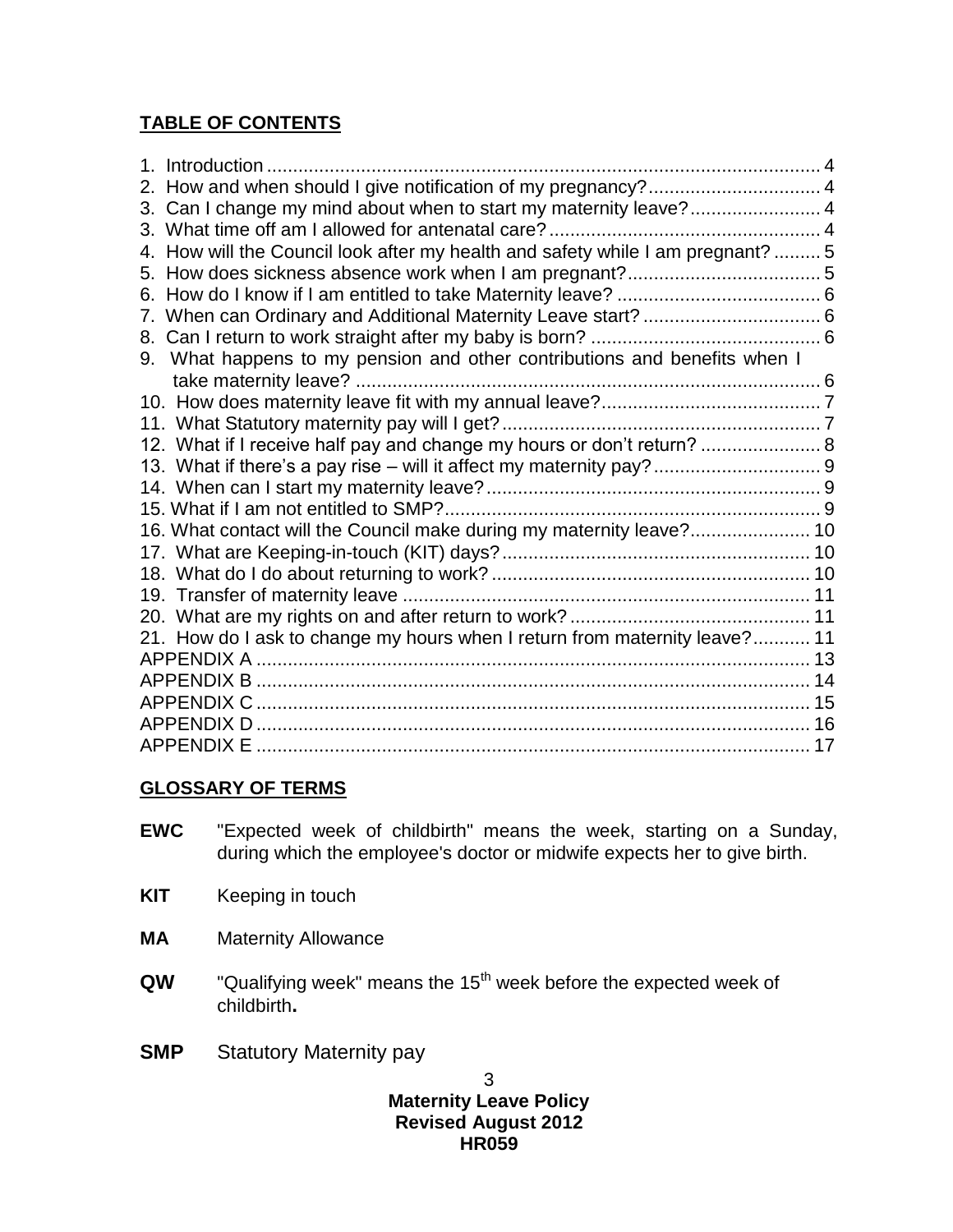#### <span id="page-3-0"></span>**1. Introduction**

Boston Borough Council recognises that, from time to time, employees may have questions or concerns relating to their maternity rights. It is our policy to encourage open discussion with employees to ensure that questions and problems can be resolved as quickly as possible. As the maternity provisions are complex, if you become pregnant you should clarify the relevant procedures with either your manager or People Services to ensure that they are followed correctly.

# <span id="page-3-1"></span>**2. How and when should I give notification of my pregnancy?**

On becoming pregnant, you should notify your line manager as soon as possible. Please use Appendix A at the back of this policy to make this notification. This is important, as there are health and safety considerations for you as an employee and the Council has a responsibility to consider any implications for you and your baby.

By the end of the qualifying week, or as soon as reasonably practicable afterwards, you are required to inform the Council in writing of:

- the fact that you are pregnant;
- your expected week of childbirth; and
- the date on which you intend to start your maternity leave.

You must also provide a MAT B1 form, which is a certificate from a doctor or midwife confirming the expected week of childbirth. The form must have either the doctor's name and address or the midwife's name and registration number on it. This should be forwarded to People Services at the earliest opportunity after you have been issued with it.

#### <span id="page-3-2"></span>**3. Can I change my mind about when to start my maternity leave?**

Yes. You are permitted to bring forward your maternity leave start date, provided that you advise the Council in writing at least 28 days before the new start date or, if that is not possible, as soon as reasonably practicable. You may also postpone your maternity leave start date, provided that you advise the Council in writing at least 28 days before the original proposed start date or, if that is not possible, as soon as reasonably practicable.

The Council will formally respond in writing to your notification of your leave plans within 28 days, confirming the date on which you are expected to return to work if you take your full 52-week entitlement to maternity leave.

# <span id="page-3-3"></span>**3. What time off am I allowed for antenatal care?**

Once you have advised the Council that you are pregnant, you will be entitled not to be unreasonably refused paid time off work to attend antenatal appointments as advised by your doctor, registered midwife or registered health visitor. Where possible you should try and arrange appointments outside of working hours.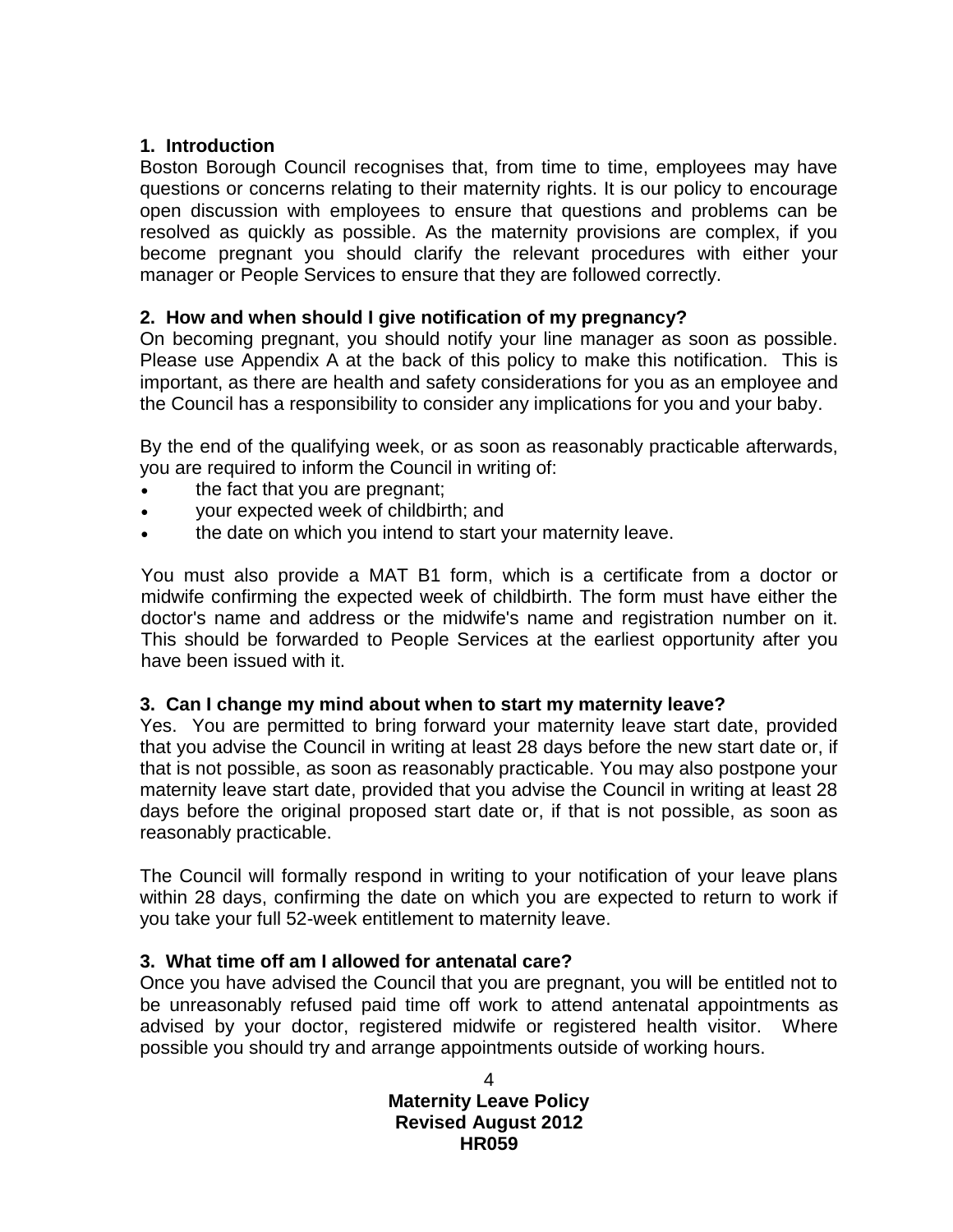In order to be entitled to take time off for antenatal care, you are required to produce a certificate from your doctor, registered midwife or registered health visitor, stating that you are pregnant. Except in the case of the first appointment, you should also produce evidence of the appointment, such as a medical certificate or appointment card, if requested to do so.

Antenatal care may include relaxation and parent craft classes that your doctor, midwife or health visitor has advised you to attend, in addition to medical examinations.

You should endeavour to give you line manager as much notice as possible of antenatal appointments and, wherever possible, try to arrange them as near to the start or end of the working day as possible if it is not possible to arrange them outside of working times.

#### <span id="page-4-0"></span>**4. How will the Council look after my health and safety while I am pregnant?**

The Council has a duty to take care of the health and safety of all employees. We are also required to carry out a risk assessment to assess the workplace risks to women who are pregnant, have recently given birth or are breastfeeding where the work is of a kind that could involve a risk of harm or danger to your health and safety or the health and safety of your baby and the risk arises from either processes, working conditions or physical, chemical or biological agents in the workplace. If applicable, the Council will provide you with information as to any risks identified in the risk assessment. If the risk assessment reveals that you would be exposed to health hazards in carrying out your normal job duties, the Council will take such steps as are reasonably necessary to avoid those risks, such as altering your working conditions. In some cases, this may mean offering you suitable alternative work (if available) on terms and conditions that are not substantially less favourable.

If it is not possible for the Council to alter your working conditions to remove the risks to your health and there is no suitable alternative work available to offer you on a temporary basis, the Council may suspend you from work on maternity grounds until such time as there are no longer any risks to your health. This may be for the remainder of your pregnancy until the commencement of your maternity leave. If you are suspended in these circumstances, your employment will continue during the period of the suspension and it does not in any way affect your statutory or contractual employment and maternity rights. You will be entitled to your normal salary and contractual benefits during the period of your suspension, unless you have unreasonably refused an offer of suitable alternative employment.

#### <span id="page-4-1"></span>**5. How does sickness absence work when I am pregnant?**

If you are absent from work during pregnancy owing to sickness, you will receive normal statutory or contractual sick pay in the same manner as you would during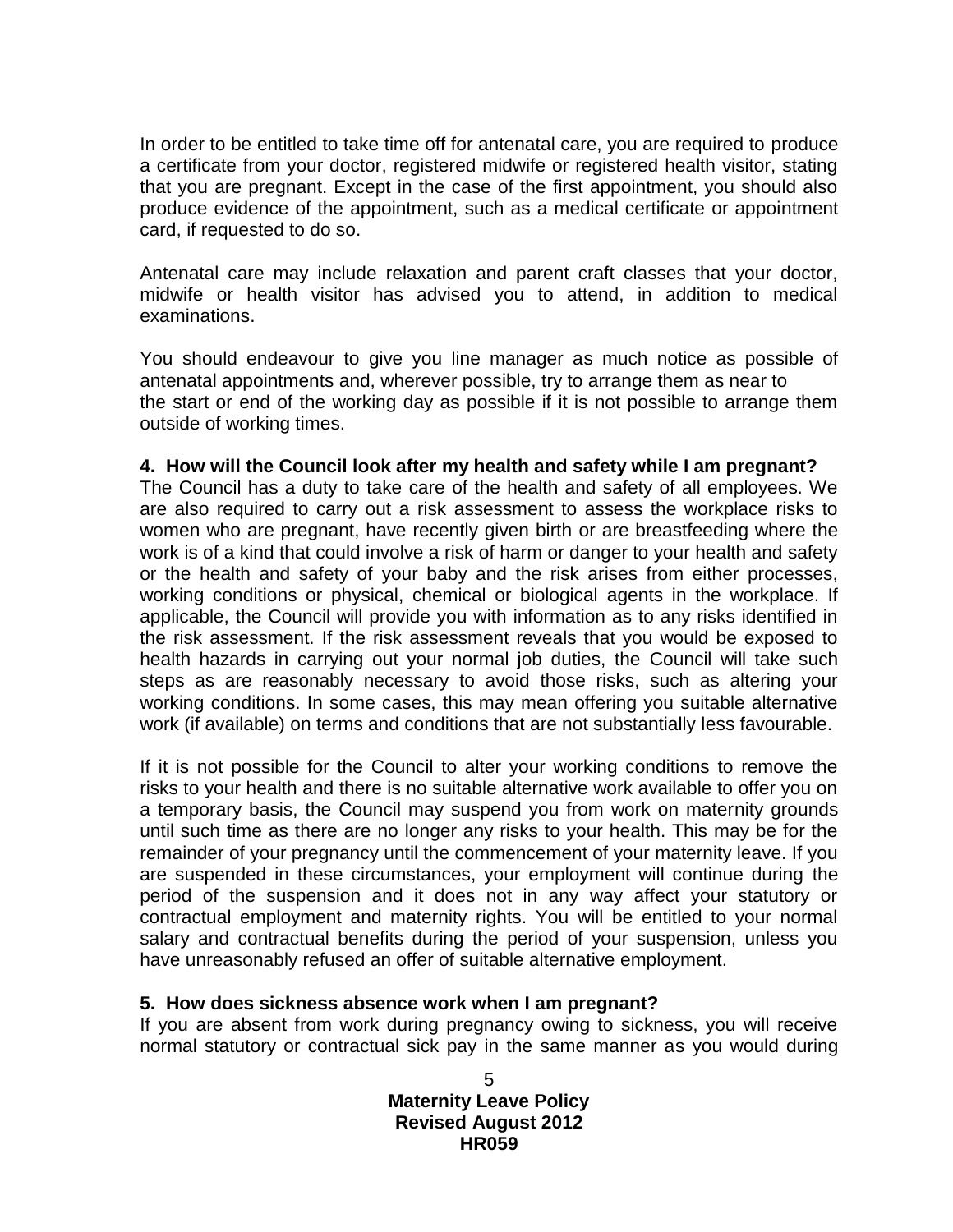any other sickness absence provided that you have not yet begun ordinary maternity leave. This will be paid as detailed in the Sickness policy (HR030) If, however, you are absent from work due to a pregnancy-related illness after the beginning of the fourth week before your expected week of childbirth, your maternity leave will start automatically.

If you are absent from work wholly or partly because of pregnancy during the four weeks before the expected week of childbirth, you must notify the Council in writing of this as soon as reasonably practicable. Use Appendix C for this purpose.

## <span id="page-5-0"></span>**6. How do I know if I am entitled to take Maternity leave?**

All pregnant employees are entitled to take up to 26 weeks ordinary maternity leave and up to 26 weeks additional maternity leave, making a total of 52 weeks. This is regardless of the number of hours you work, your length of service or your contract/employment status.

## <span id="page-5-1"></span>**7. When can Ordinary and Additional Maternity Leave start?**

Ordinary maternity leave can start at any time after the beginning of the 11<sup>th</sup> week before your expected week of childbirth (unless your child is born prematurely before that date in which case it will start earlier). Maternity leave will start on whichever date is the earlier of:

- your chosen start date;
- the day after you give birth; or
- the day after any day on which you are absent for a pregnancy-related reason in the four weeks before the expected week of childbirth.

Additional maternity leave begins on the day after ordinary maternity leave ends

If you give birth before your maternity leave was due to start, you must notify the Council in writing of the date of the birth as soon as reasonably practicable. Use Appendix D for this purpose.

#### <span id="page-5-2"></span>**8. Can I return to work straight after my baby is born?**

The law obliges all employees to take a minimum of two weeks of maternity leave immediately after the birth of the child.

#### <span id="page-5-3"></span>**9. What happens to my pension and other contributions and benefits when I take maternity leave?**

During the period of ordinary maternity leave, your contract of employment continues in force and you are entitled to receive all your contractual benefits, except for salary. In particular, any benefits in kind (such as laptop, mobile phone) will continue; contractual annual leave entitlement will continue to accrue; and pension contributions will continue to be made.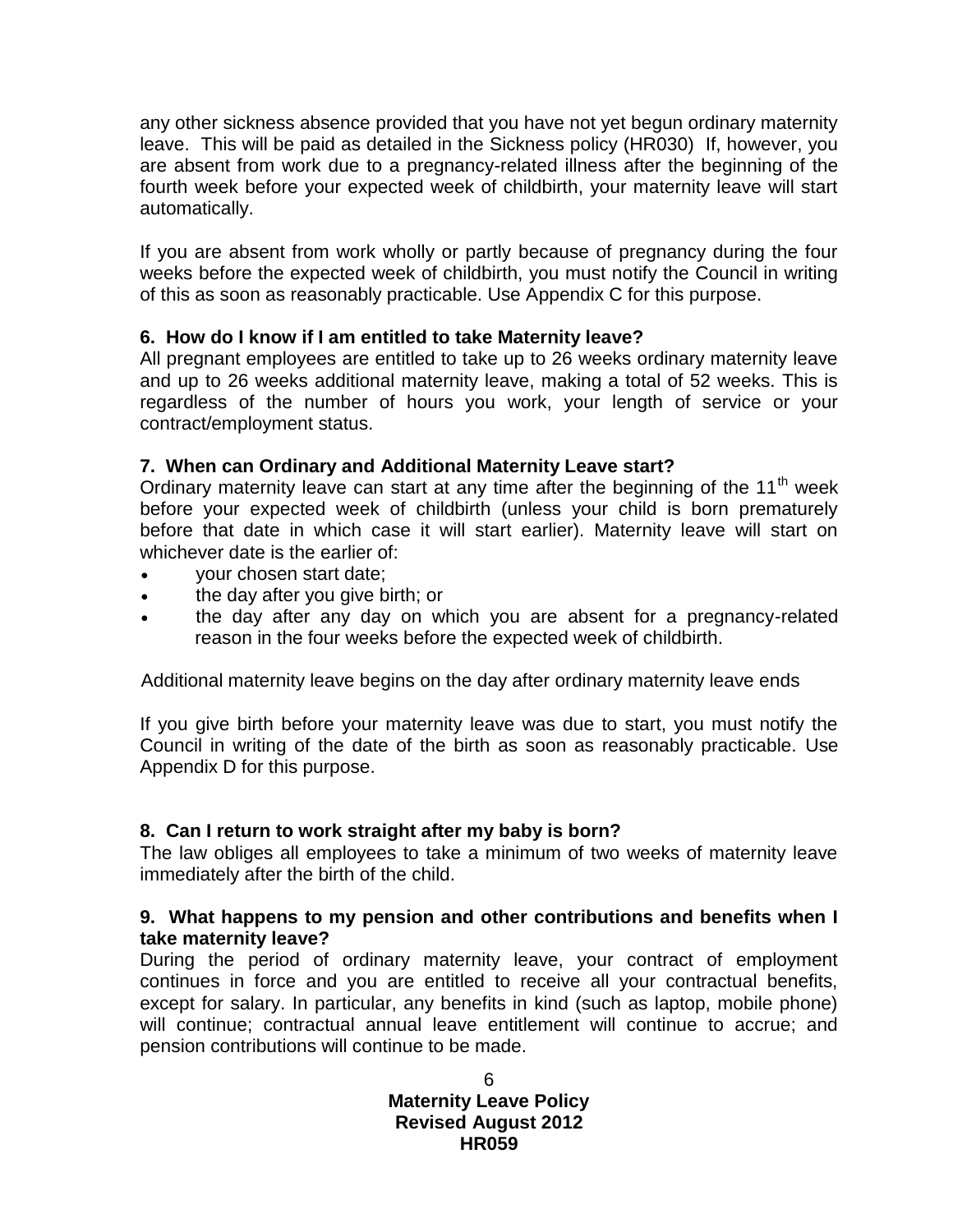During any OML, you pay your normal contribution rate on whatever pay you receive. If you are on less than your normal pay, or even not paid, your membership still builds up as usual. So there is no effect on your pension benefits.

During any paid AML, you pay your normal contribution rate on whatever pay you receive. Even if this is less than your normal pay, your membership still builds up as usual, so there is no effect on your pension benefits.

We will continue, as your employer, to pay pension contributions whether or not you receive any pay during the ordinary maternity pay period and these will be based on what you would have been earning had you been working normally.

No contributions will be payable by either the employer or yourself during any period of no pay in the additional maternity leave period.

During periods of unpaid AML you will only pay contributions if you choose to. You have 30 days from returning to decide and the cost is your normal contribution rate of the last pay you received. If you choose not to, you will not build up any membership for this period, and this will affect your pension benefits.

Salary will be replaced by SMP if you are eligible to receive it.

#### <span id="page-6-0"></span>**10. How does maternity leave fit with my annual leave?**

Maternity leave is granted in addition to your normal annual holiday entitlement.

Contractual annual leave entitlement will continue to accrue whilst you are on leave. Annual Leave must be taken in the year that it is earned and therefore if your holiday year is due to end during maternity leave, you should take your outstanding entitlement before starting your maternity leave.

#### <span id="page-6-1"></span>**11. What Statutory maternity pay will I get?**

Statutory maternity pay is payable for up to 39 weeks during maternity leave. You are entitled to SMP if:

- You have been continuously employed by the Council for at least 26 weeks at the end of the qualifying week and you are still employed during that week;
- Your average weekly earnings in the period between the last normal pay day before the Saturday at the end of the qualifying week and the last normal pay day at least eight weeks before that date are not less than the lower earnings limit for national insurance contributions;
- You are still pregnant 11 weeks before the start of the expected week of childbirth (or have already given birth);
- You provide a MAT B1 form stating your expected week of childbirth; and
- You give the Council proper notification of your pregnancy in accordance with the rules set out above.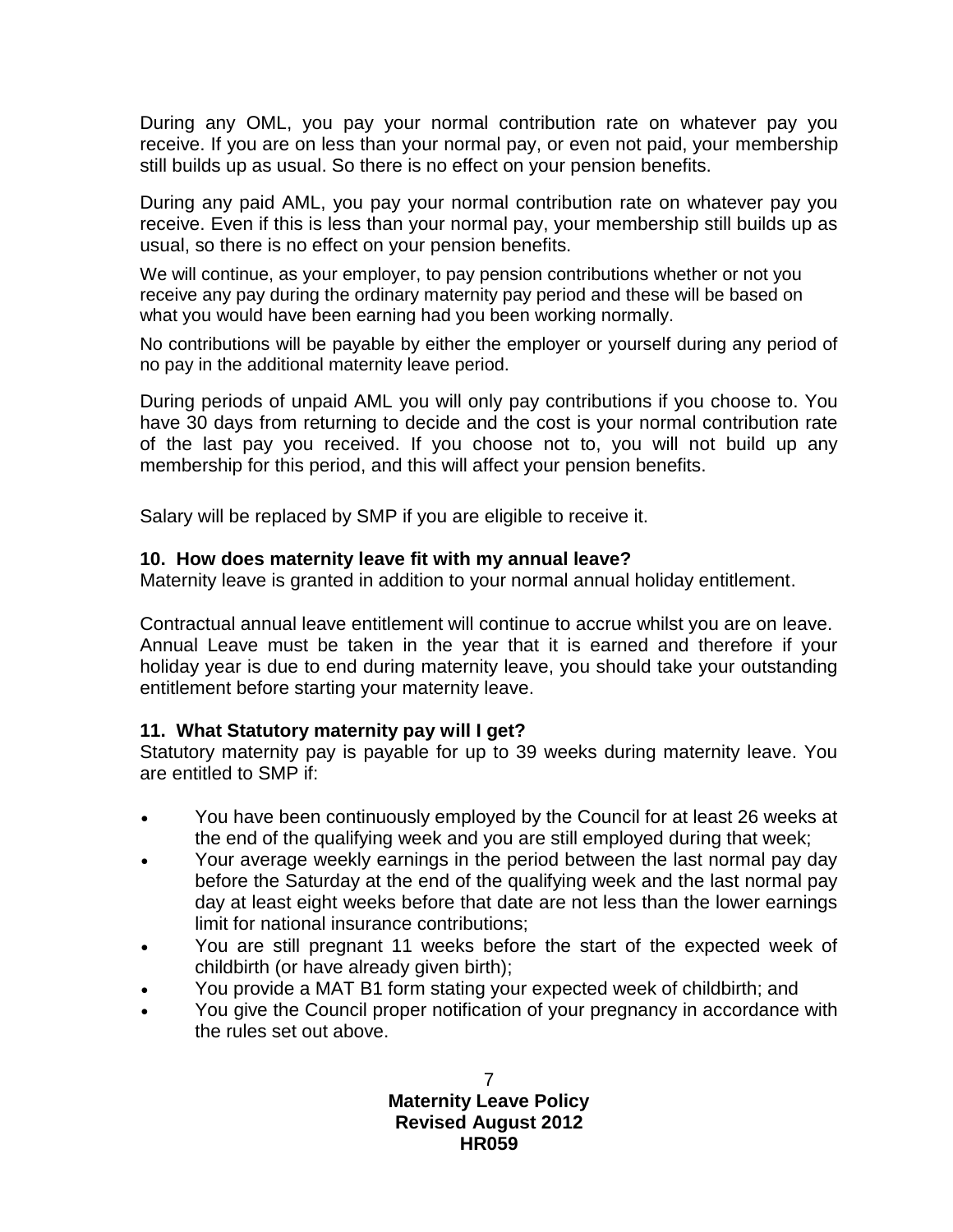**Weeks 1-6** SMP is paid at the higher rate, which is equivalent to 90% of your average weekly earnings calculated over the period between the last normal pay day before the Saturday at the end of the qualifying week and the last normal pay day at least eight weeks before that date. For the purpose of calculating average weekly earnings, shift allowances, overtime payments, arrears etc are all included.

**Weeks 7-18** Where you have declared in writing that you intend to return to work you will received half pay plus SMP for these 12 weeks, provided that this amount does not exceed the amount of full pay. Where half pay plus SMP is more than your normal weekly pay entitlement will be to SMP only.

If you are uncertain whether you will return to work you may elect to have the 12 weeks half pay "frozen". It will then be paid to you in the nearest salary run after you have satisfied the criteria on length of service following maternity leave, subject to payroll deadlines.

**Weeks 19-39** For the remaining 21 weeks you will receive SMP entitlement only.

The standard rate of SMP is paid at a rate set by the Government for the relevant tax year, or 90% of your average weekly earnings calculated over the period between the last normal pay day before the Saturday at the end of the qualifying week and the last normal pay day at least eight weeks before that date if this is lower than the Government's set weekly rate.

Salary will be replaced by statutory maternity pay (SMP) for the first 13 weeks of additional maternity leave if you are eligible to receive it. The remaining 13 weeks of additional maternity leave are unpaid.

Statutory maternity pay is treated as earnings and is therefore subject to PAYE, national insurance and pension deductions.

#### <span id="page-7-0"></span>**12. What if I receive half pay and change my hours or don't return?**

To remain eligible for half pay, employees must return to work for a period equivalent to 13 weeks at the number of hours for which half pay was calculated upon. If you do not return for this period of time you will be required to refund any half pay you have received from your final pay.

For example, a full time worker (working 37 hours per week) returning on the same hours would be required to work 37 hours per week for 13 weeks. If an employee, paid the equivalent of full time hours at half pay during maternity leave wishes to return on part-time hours (say, 18.5 hours per week) , then the period they would be required to return to work for ensuring they remain eligible for half pay would be calculated as follows: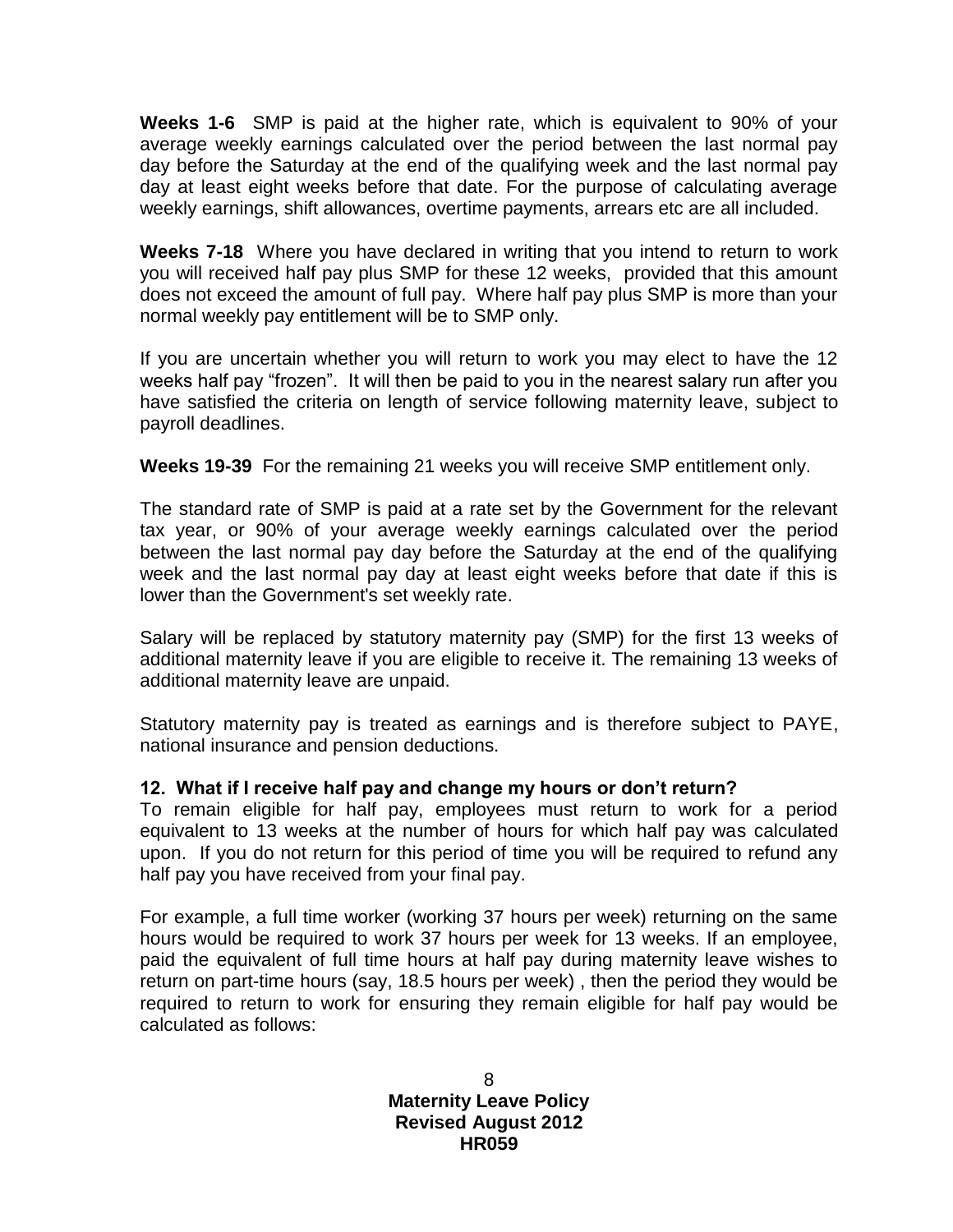13 weeks /18.5 (new hours) x 37 (full time hours) =  $26$  (weeks).

Any change to hours either before returning to work or during the return to work qualifying period will require a recalculation of the length of the qualifying period.

#### <span id="page-8-0"></span>**13. What if there's a pay rise – will it affect my maternity pay?**

If you become eligible for a pay rise between the start of the original calculation period and the end of your maternity leave (whether ordinary maternity leave or additional maternity leave), the higher or standard rate of SMP will be recalculated to take account of the pay rise, regardless of whether SMP has already been paid. This means that your SMP will be recalculated and increased retrospectively, or that you may qualify for SMP if you did not previously. You will be paid a lump sum to make up any difference between SMP already paid and the amount payable as a result of the pay rise.

If you become entitled to SMP as a consequence of taking into account a backdated pay rise, the Council must assume that you received Maternity Allowance (MA) at the standard rate (which is the same as the standard rate of SMP) and either:

- Pay you arrears of SMP which exceed the standard rate of SMP for each week due (and half pay if applicable) or
- As you to provide evidence of the rate of MA paid to you. We can then calculate the arrears of SMP by deducting the MA paid from the amount of SMP which should have been paid.

If you have not received MA you can get a letter from the Jobcentre Plus stating this, which you should give to Payroll.

# <span id="page-8-1"></span>**14. When can I start my maternity leave?**

Payment of SMP cannot start prior to the 11<sup>th</sup> week before your expected week of childbirth, so your maternity leave cannot start before this date. Statutory maternity pay can start from any day of the week in accordance with the date you start your maternity leave, so after the11th week before your EWC you could start maternity leave at any day of your choosing. Statutory maternity pay is payable whether or not you intend to return to work after your maternity leave.

#### <span id="page-8-2"></span>**15. What if I am not entitled to SMP?**

If you are not entitled to SMP you may be entitled to receive maternity allowance payable directly by the Government. In this instance, Payroll will provide you with a SMP1 form to allow you to pursue a claim for maternity allowance.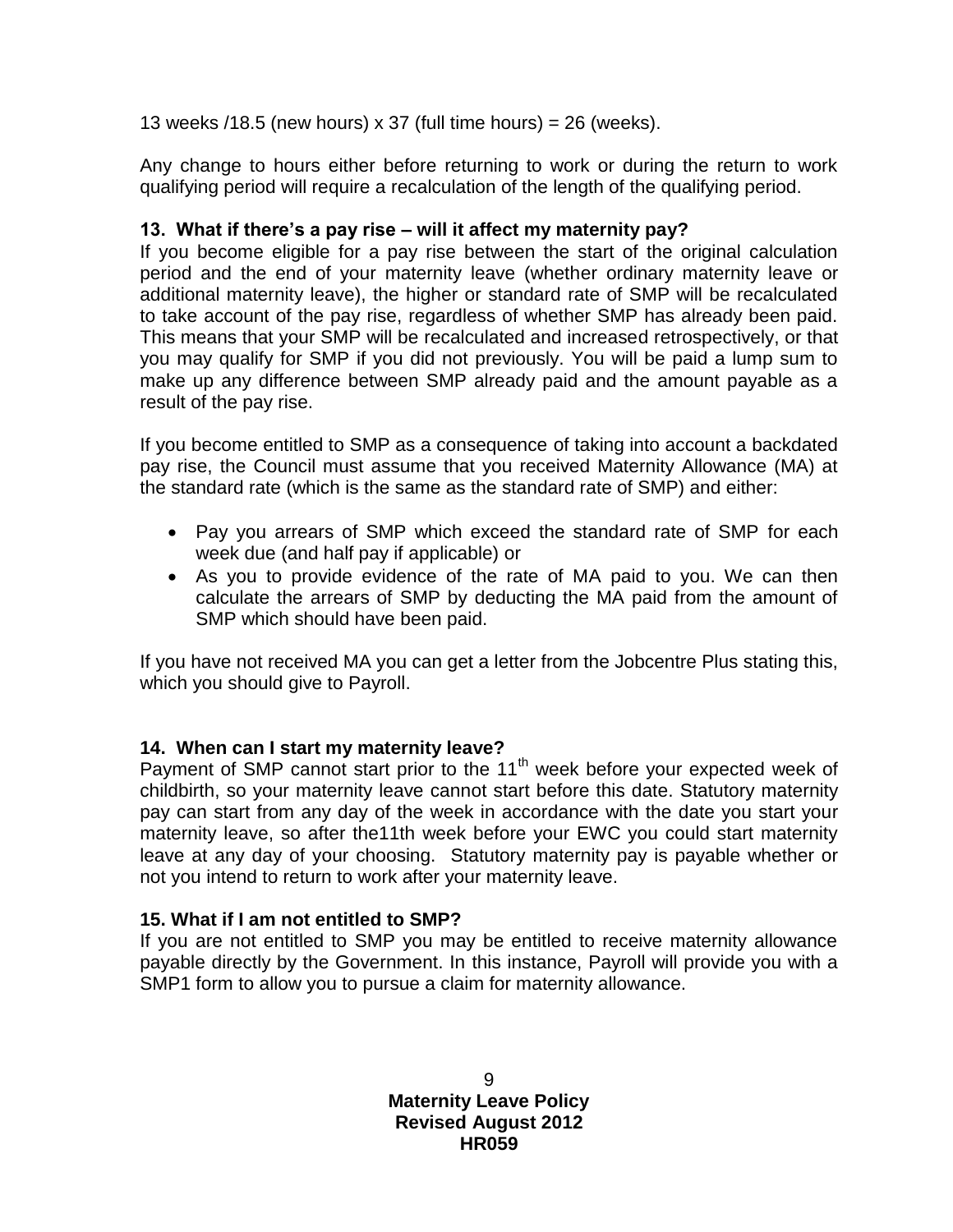#### <span id="page-9-0"></span>**16. What contact will the Council make during my maternity leave?**

Shortly before your maternity leave starts, the Council will discuss the arrangements for you to keep in touch during your leave, should you wish to do so. The Council reserves the right in any event to maintain reasonable contact with you from time to time during you maternity leave, this will include sending you details of vacancies within the authority. This may also be to discuss your plans for return to work, to discuss any special arrangements to be made or training to be given to ease your return to work or simply to update you on developments at work during your absence.

#### <span id="page-9-1"></span>**17. What are Keeping-in-touch (KIT) days?**

Except during the first two weeks after childbirth, you can agree to work for the Council (or to attend training) for up to 10 days during either ordinary maternity leave or additional maternity leave without that work bringing the period of your maternity leave to an end and without loss of a week's SMP. These are known as "keeping-in-touch" days. Any work carried out on a day shall constitute a day's work for these purposes.

The Council has no right to require you to carry out any work, and you have no right to undertake any work, during your maternity leave.

Pay for each KIT day worked will be paid at your current hourly rate less the total amount of any SMP/half pay due on that date. The amount of weekly pay for a week in which you worked a KIT day will not be lower than the weekly rate of SMP to which you are entitled.

Any work undertaken is entirely a matter for agreement between the Council and the employee.

Any KIT days worked do not extend the period of maternity leave. Once the KIT days have been used up, you would lose a week's SMP for any week in which you agree to work for the Council. It may also bring maternity leave to an end.

#### <span id="page-9-2"></span>**18. What do I do about returning to work?**

You will have been formally advised in writing by the Council of the date on which you are expected to return to work if you take your full 52-week entitlement to maternity leave. You are expected to return on this date, unless you notify the Council otherwise. Please use Appendix E for this purpose. If you are unable to attend work at the end of your maternity leave due to sickness or injury, the Council's normal arrangements for sickness absence will apply. In any other case, late return without prior authorisation will be treated as unauthorised absence.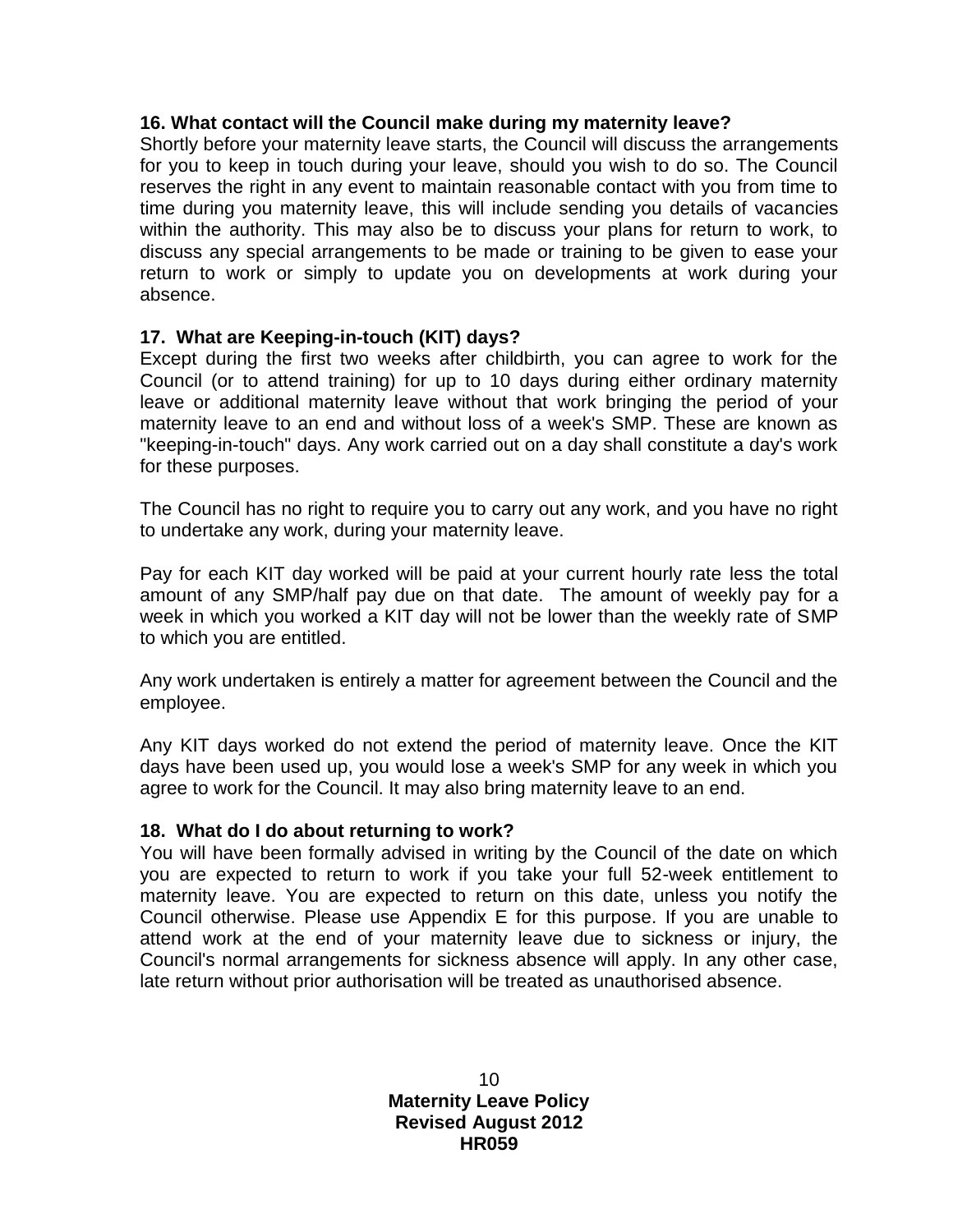While you are under no obligation to do so, it would assist the Council if you confirm as soon as convenient during your maternity leave that you will be returning to work as expected.

If you wish to return to work earlier than the expected return date, you must give the Council at least eight weeks notice of your date of early return, preferably in writing. If you fail to do so, the Council may postpone your return to such a date as will give us eight weeks notice, provided that this is not later than the expected return date. Use Appendix E for this purpose.

If you decide not to return to work after maternity leave, you must give notice of resignation as soon as possible and in accordance with the terms of your contract of employment. If the notice period would expire after maternity leave has ended, the Council may require you to return to work for the remainder of the notice period.

#### <span id="page-10-0"></span>**19. Transfer of maternity leave**

If you propose to return to work by giving proper notification in accordance with the rules set above, your spouse, civil partner or partner may be eligible to take up to 26 weeks additional paternity leave (and additional statutory paternity pay) on your return to work. You should refer to the Paternity Leave policy (HR060) for details.

## <span id="page-10-1"></span>**20. What are my rights on and after return to work?**

On resuming work after ordinary maternity leave, you are entitled to return to the same job as you occupied before commencing maternity leave on the same terms and conditions of employment as if you had not been absent.

On resuming work after additional maternity leave, again you are entitled to return to the same job as you occupied before commencing maternity leave on the same terms and conditions of employment as if you had not been absent. However, if it is not reasonably practicable for the Council to allow you to return to the same job, the Council may offer you suitable alternative work, on terms and conditions that are no less favourable than would have applied if you had not been absent.

#### <span id="page-10-2"></span>**21. How do I ask to change my hours when I return from maternity leave?**

If you worked full-time prior to your maternity leave, you have no automatic right to return to work on a part-time basis or to make other changes to your working patterns. However, all requests for part-time work or other flexible working arrangements will be considered in line with the operational requirements of the Council. If you would like this option to be considered, you should write to your line manager setting out your proposals as soon as possible in advance of your return date, so that there is adequate time for full consideration of the request. The procedure for dealing with such requests is set out in the Council's policy on flexible working (HR024).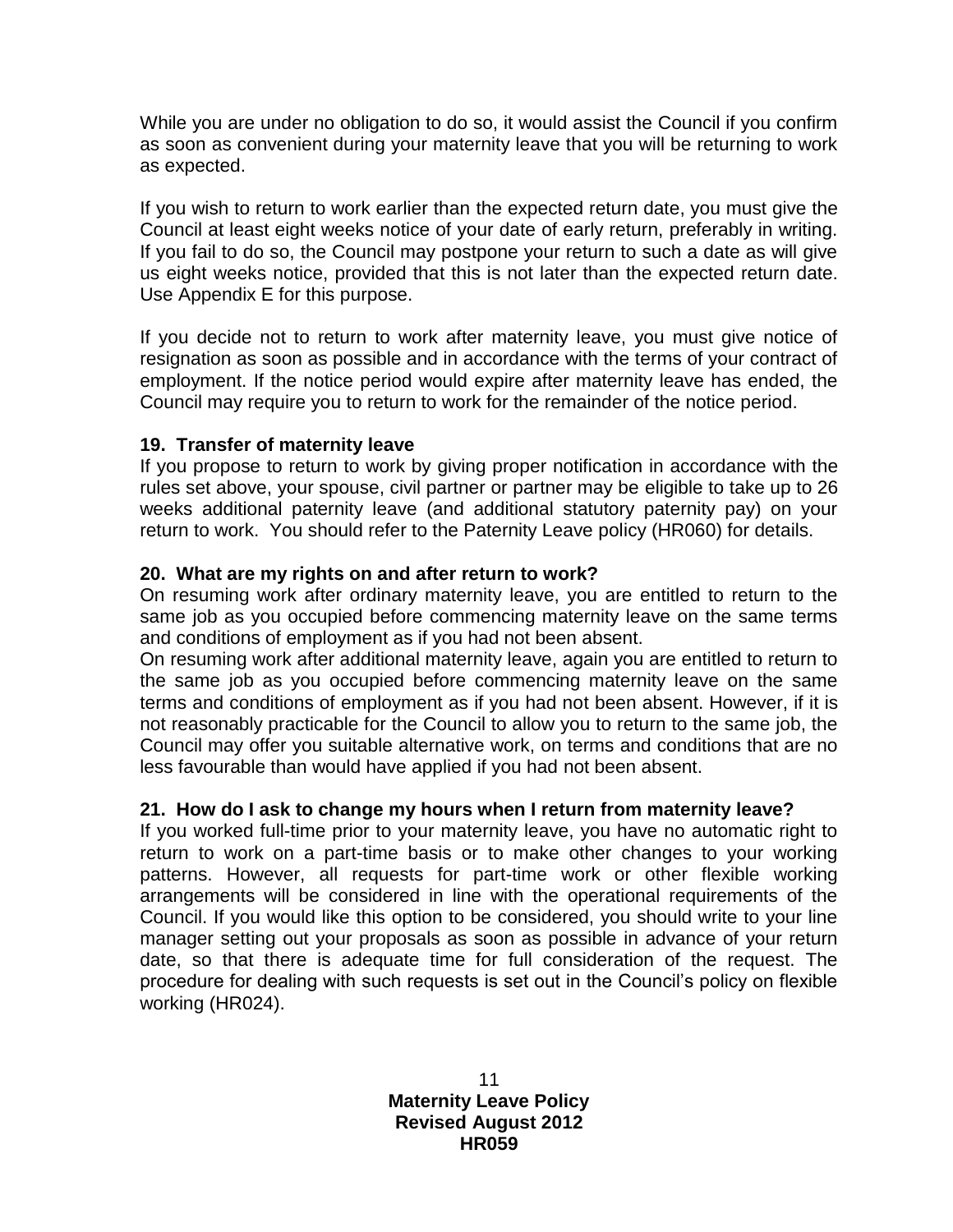#### **22. How do Childcare Vouchers work?**

Boston Borough Council offer a Childcare Voucher scheme called Childcare Plus, which is run in conjunction with a partner, currently P&MM Ltd. Childcare vouchers (currently Childcare Plus) is an employee benefit that saves you money by allowing you to receive part of your salary free of tax and national insurance to pay for government approved childcare. You can use the service to replace or run alongside your existing childcare payments. In order to qualify you must be paying for childcare for children under the age of 15, or 16 if disabled.

The amount you save depends on how much tax and national insurance you pay. If you are a basic rate taxpayer you can save as much as £933 per parent, per year! For higher rate tax payers you can make savings of up to £624 per parent, per year.

Your childcare, after-school club or holiday club provider MUST be government registered e.g. by Ofsted, if you want to pay them through childcareplus. You can use a combination of providers or change providers as often as you wish.

Details of the scheme are available on the intranet or online at www.salaryplus.co.uk/bostonbc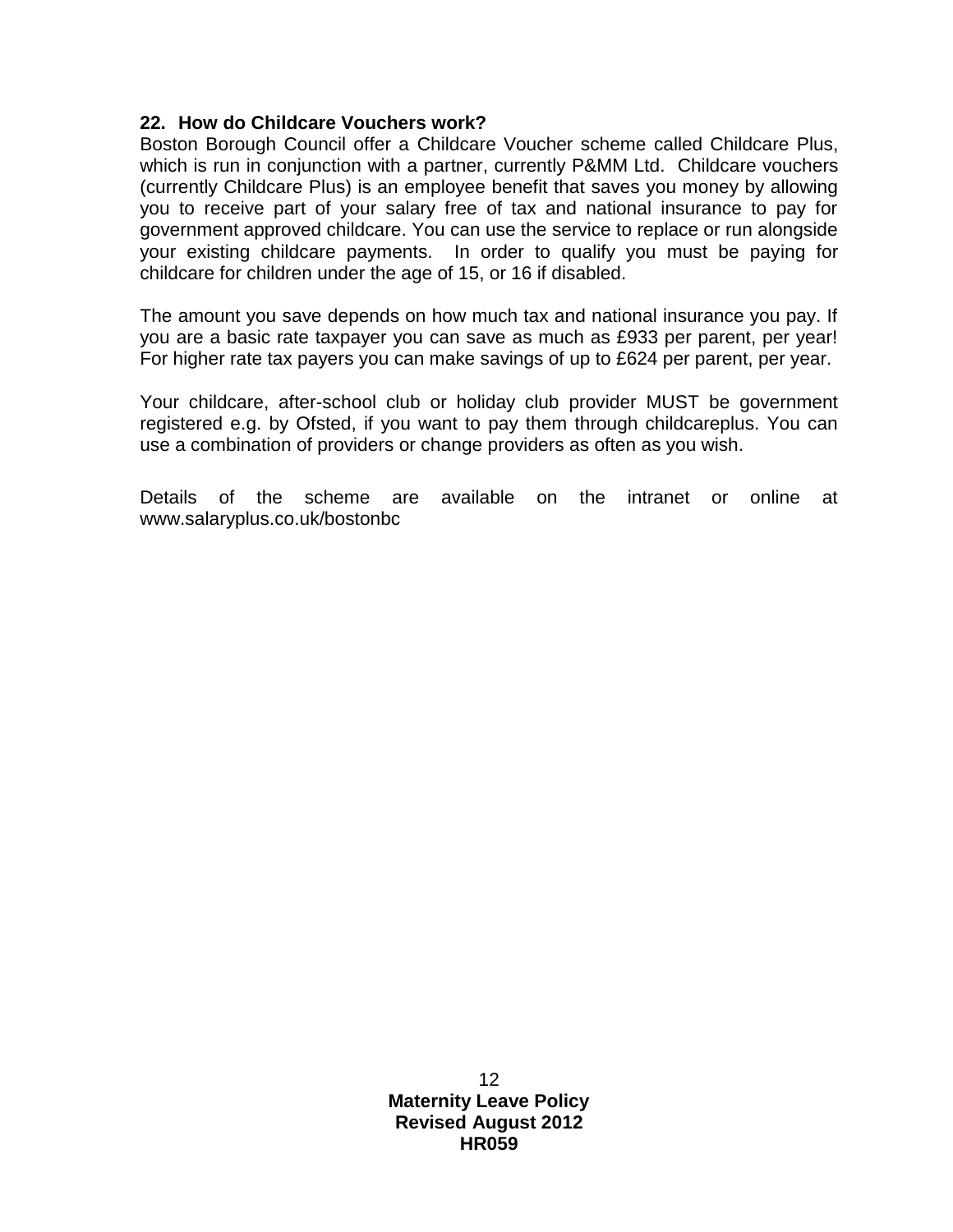# **APPENDIX A**

<span id="page-12-0"></span>Use this form to providing formal notification of your intention to take maternity leave.

| Name of employee (please print)                                                                                                                                                                                               |  |  |
|-------------------------------------------------------------------------------------------------------------------------------------------------------------------------------------------------------------------------------|--|--|
| <b>Department</b>                                                                                                                                                                                                             |  |  |
| Date of commencement of employment                                                                                                                                                                                            |  |  |
| I wish to inform you that I am pregnant and I intend to take maternity leave as<br>follows:                                                                                                                                   |  |  |
| My last day of work will be on                                                                                                                                                                                                |  |  |
| I will start my maternity leave on                                                                                                                                                                                            |  |  |
| My expected date of childbirth is                                                                                                                                                                                             |  |  |
| I enclose herewith my MAT B1/medical certificate issued by my<br>doctor/midwife/recognised medical practitioner confirming when my baby is due.                                                                               |  |  |
| I believe that I am entitled to statutory maternity pay.*                                                                                                                                                                     |  |  |
| I intend to return to work after my maternity leave.*                                                                                                                                                                         |  |  |
| I do not intend to return to work after my maternity leave and I therefore confirm that<br>I wish to resign from my employment with the Council and leave on the last day prior<br>to the commencement of my maternity leave* |  |  |
| For staff entitled to Additional Maternity Leave Only                                                                                                                                                                         |  |  |
| * I would like to make arrangements for me to receive 12 weeks half pay and I agree<br>that I will repay any half pay should I fail to return for the required length of time as<br>specified in the maternity policy         |  |  |
| * I would prefer my 12 weeks half pay to be frozen until my return.                                                                                                                                                           |  |  |
| (*delete as appropriate)                                                                                                                                                                                                      |  |  |
| <b>Signed</b>                                                                                                                                                                                                                 |  |  |
| <b>Dated</b>                                                                                                                                                                                                                  |  |  |
| To qualify for maternity leave, you must return this form to People Services by no later than the end<br>of the 15 <sup>th</sup> week prior to your expected week of childbirth.                                              |  |  |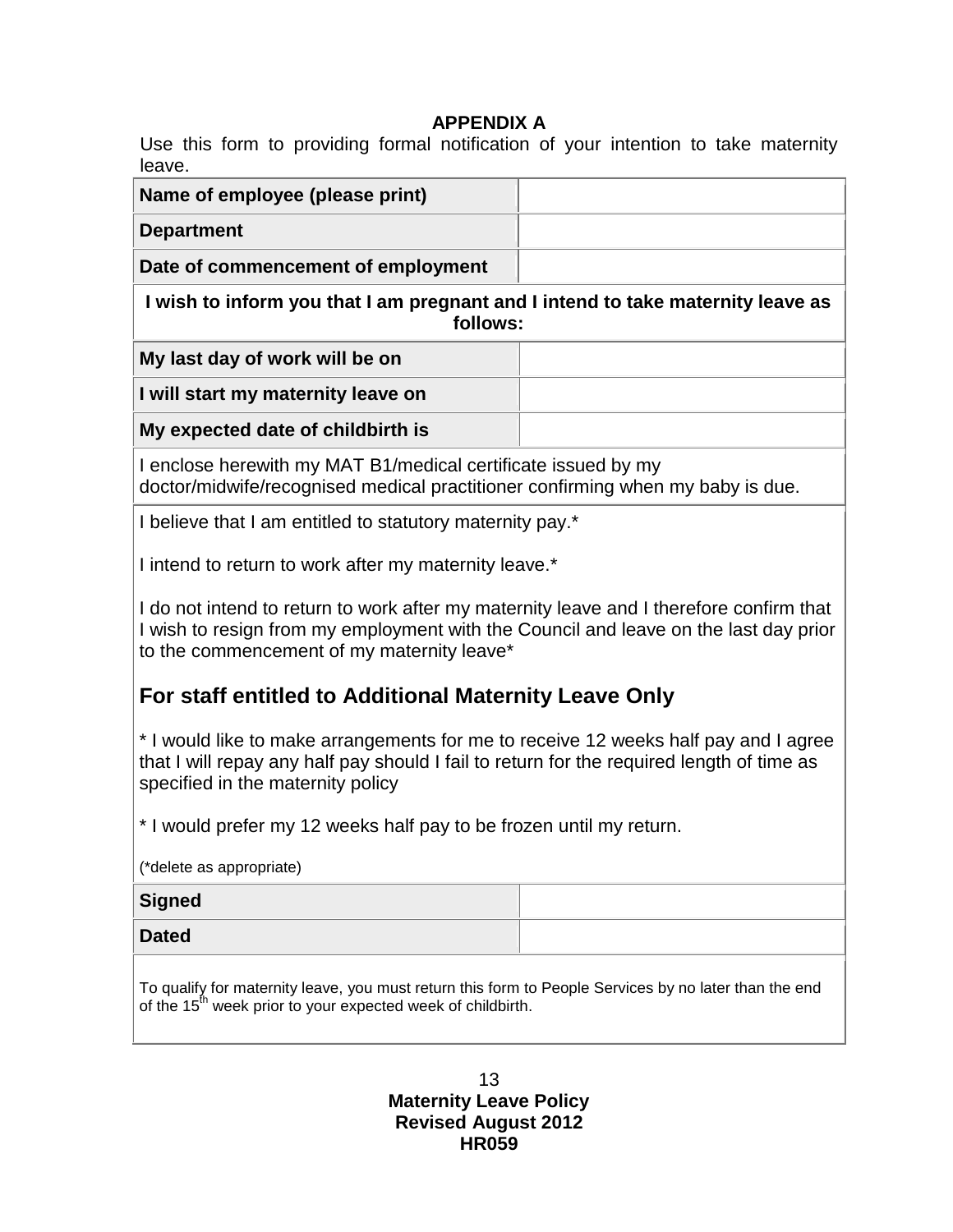# **APPENDIX B**

<span id="page-13-0"></span>Use this form to vary the start date of your maternity leave

| Name of Employee                                                                                                                                                                                                      |  |  |
|-----------------------------------------------------------------------------------------------------------------------------------------------------------------------------------------------------------------------|--|--|
| Department                                                                                                                                                                                                            |  |  |
| Date of commencement of employment                                                                                                                                                                                    |  |  |
| I previously notified you that I wished to                                                                                                                                                                            |  |  |
| commence my maternity leave (and pay) on                                                                                                                                                                              |  |  |
| I now wish to vary this date. Instead of starting                                                                                                                                                                     |  |  |
| my maternity leave (and pay) on the above date                                                                                                                                                                        |  |  |
| I would like to start my leave on                                                                                                                                                                                     |  |  |
| My expected date of childbirth is                                                                                                                                                                                     |  |  |
| Signed                                                                                                                                                                                                                |  |  |
| Dated                                                                                                                                                                                                                 |  |  |
| If you have applied to bring forward your maternity leave (and pay) start date, please return this<br>form to People Services at least 28 days prior to the new date on which you wish your maternity<br>to commence. |  |  |
| If you have applied to postpone your maternity leave (and pay) start date please return this form<br>to People Services at least 28 days before your original proposed start date.                                    |  |  |
|                                                                                                                                                                                                                       |  |  |

You must agree your new dates with your Manager before returning this form.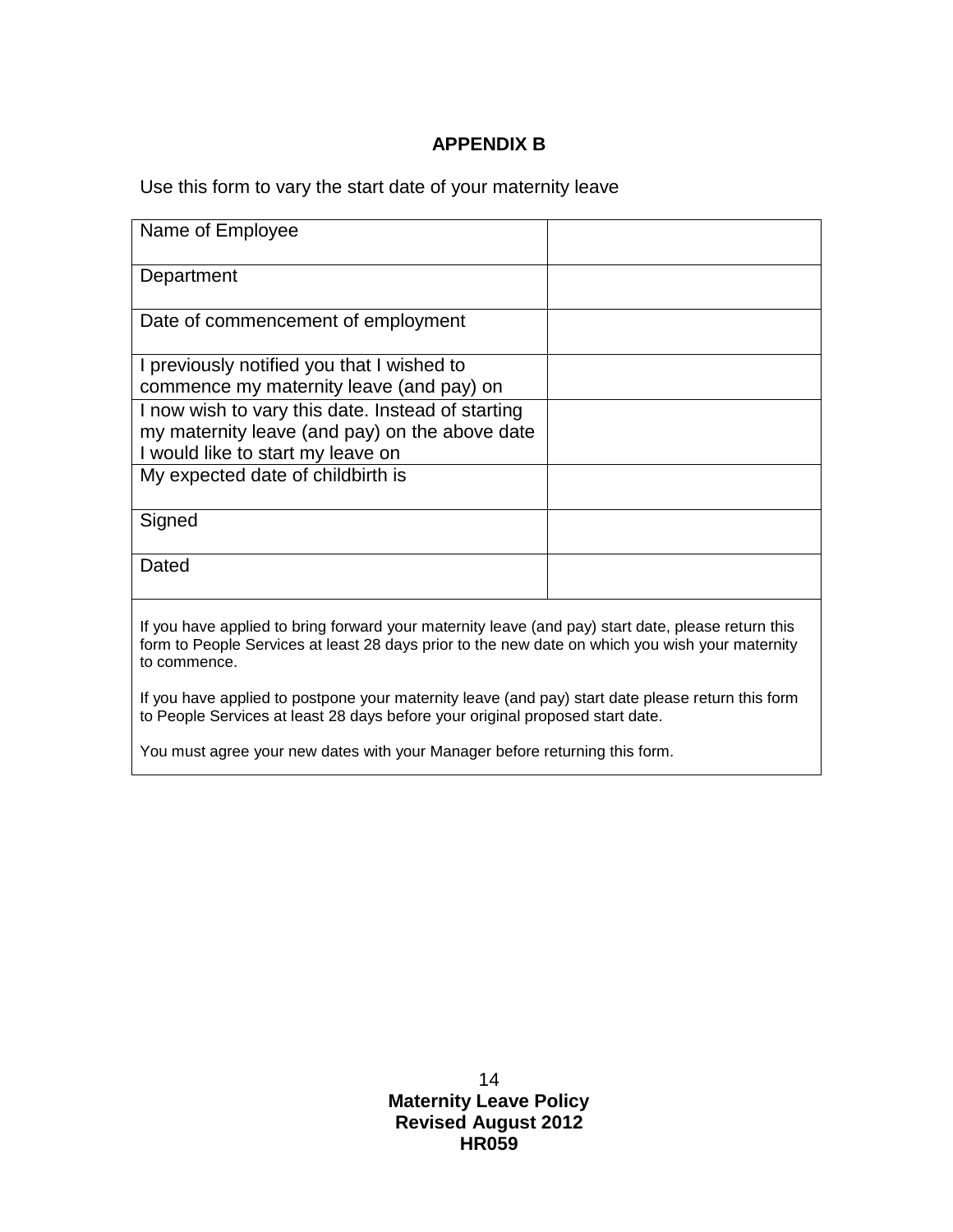# **APPENDIX C**

<span id="page-14-0"></span>Employees should use this form to inform the Council that they are absent for a pregnancy related reason after the start of the fourth week before the expected week of childbirth.

This form is not a substitute for a Fit note or Self Certificate, and should be completed in addition to these.

| Name of Employee                                                                                                                                                                              |  |
|-----------------------------------------------------------------------------------------------------------------------------------------------------------------------------------------------|--|
| Department                                                                                                                                                                                    |  |
| I wish to inform you that I am absent for a pregnancy related reason                                                                                                                          |  |
| My pregnancy related absence began on                                                                                                                                                         |  |
| My expected date of childbirth is                                                                                                                                                             |  |
|                                                                                                                                                                                               |  |
| Signed                                                                                                                                                                                        |  |
| Dated                                                                                                                                                                                         |  |
| Notice of absence for a pregnancy related reason should be given as soon as is reasonably<br>procticeble. If you are aboast from work for a reason whelly ar partly related to pregnancy from |  |

practicable. If you are absent from work for a reason wholly or partly related to pregnancy from the start of the fourth week before your expected week of childbirth, your maternity leave and statutory maternity pay will begin on the day following your first day of absence.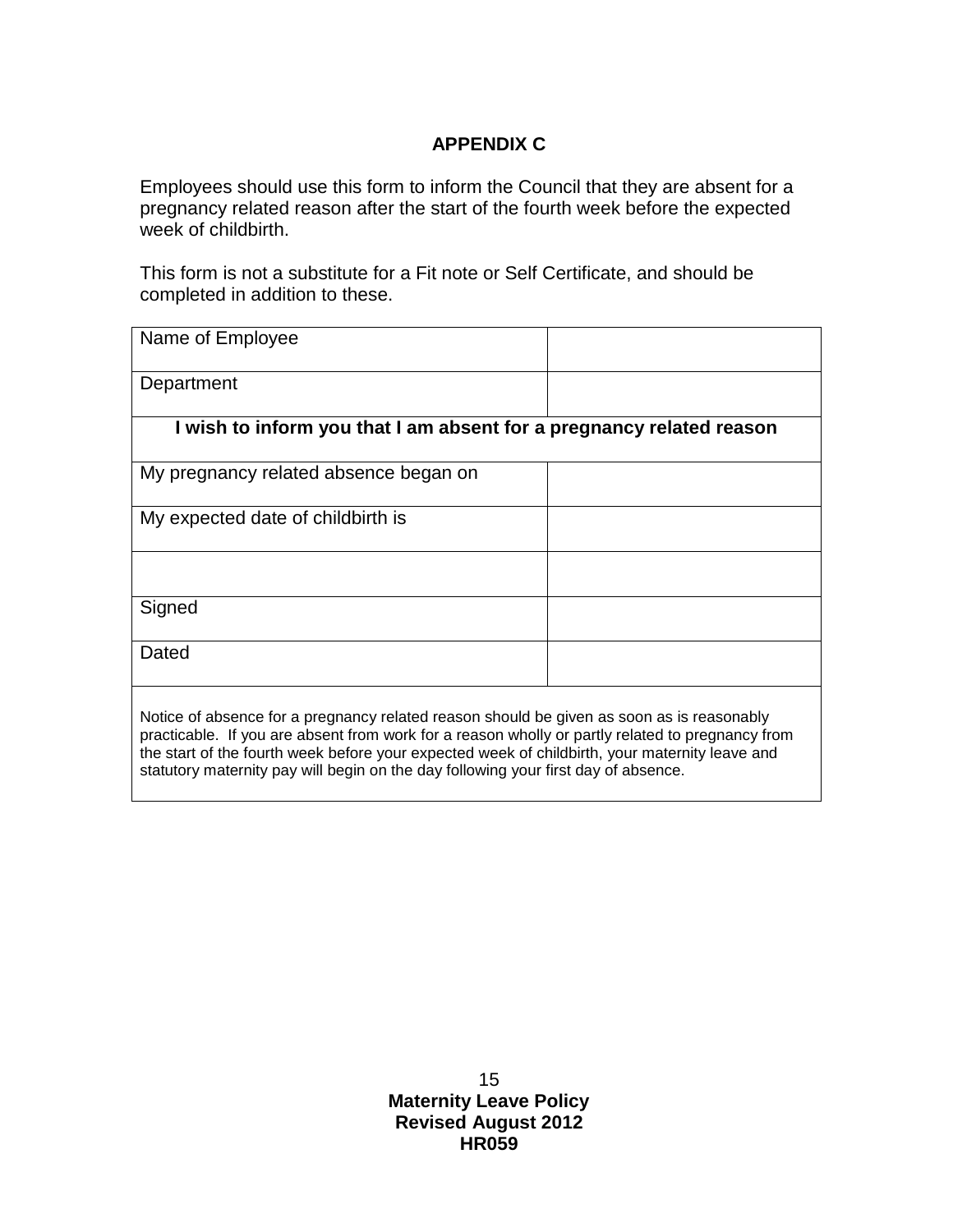## **APPENDIX D**

<span id="page-15-0"></span>Employees should use this form to notify the council that they have given birth early.

| Name of Employee                                                                                               |  |  |
|----------------------------------------------------------------------------------------------------------------|--|--|
| Department                                                                                                     |  |  |
| I wish to inform you that I have given birth                                                                   |  |  |
| My baby/babies was/were born on                                                                                |  |  |
| Signed                                                                                                         |  |  |
| Dated                                                                                                          |  |  |
| Notice should be given as soon as reasonably practicable after the birth.                                      |  |  |
| Maternity leave and statutory maternity pay will start on the day after the day on which the baby<br>was born. |  |  |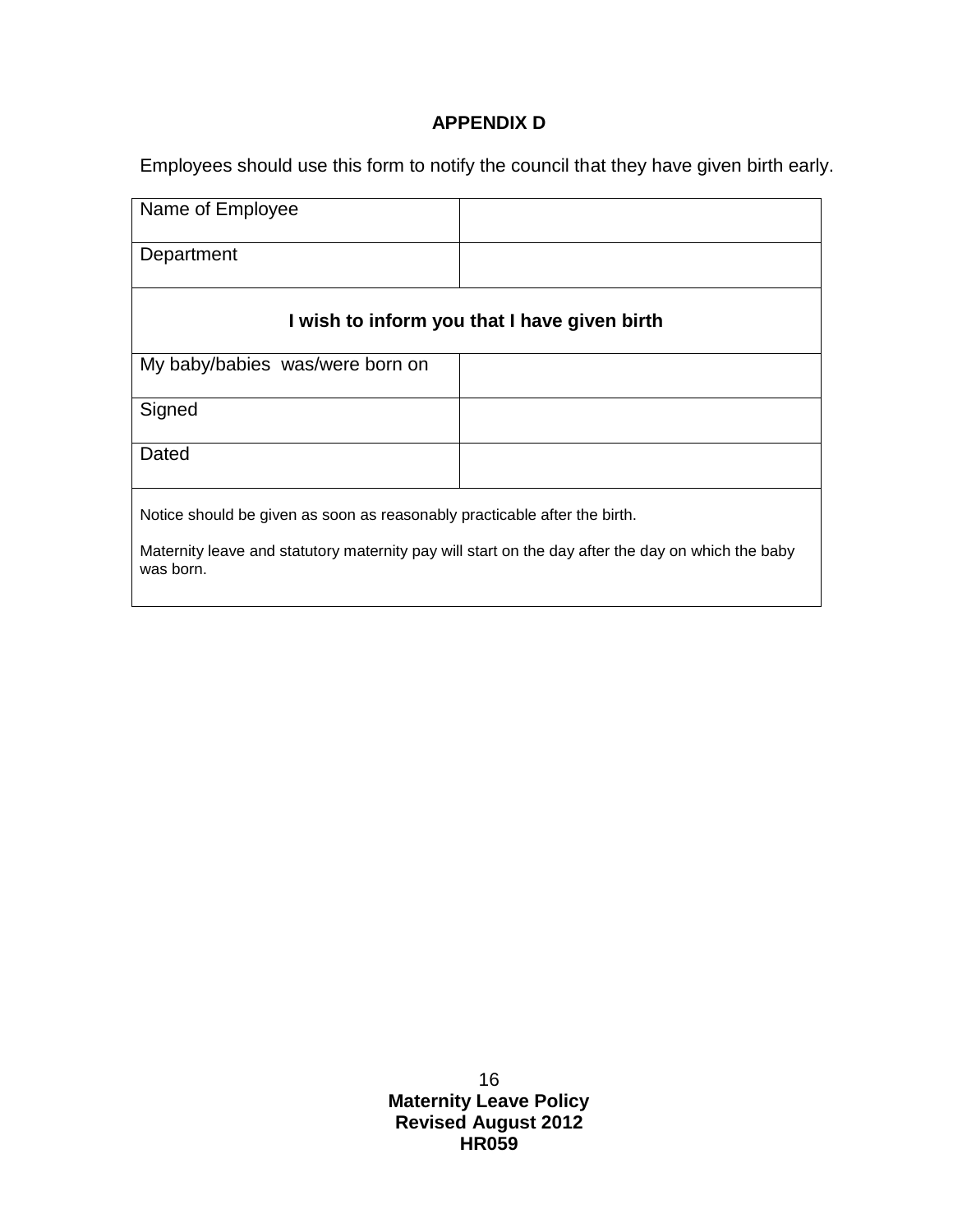# **APPENDIX E**

<span id="page-16-0"></span>Employees should use this form to notify the Council of their return date if they wish to return early i.e. before the end of their 52 week maternity leave.

| Name of Employee                                                                                                                                  |  |  |
|---------------------------------------------------------------------------------------------------------------------------------------------------|--|--|
| Department                                                                                                                                        |  |  |
| I wish to inform you that I have given birth on                                                                                                   |  |  |
| I wish to confirm that it is my intention to return<br>to work on                                                                                 |  |  |
| Signed                                                                                                                                            |  |  |
| Dated                                                                                                                                             |  |  |
| <b>Additional Maternity Leave: Please return this form 8 weeks before you intend</b><br>to return to work, if you intend to return to work early. |  |  |